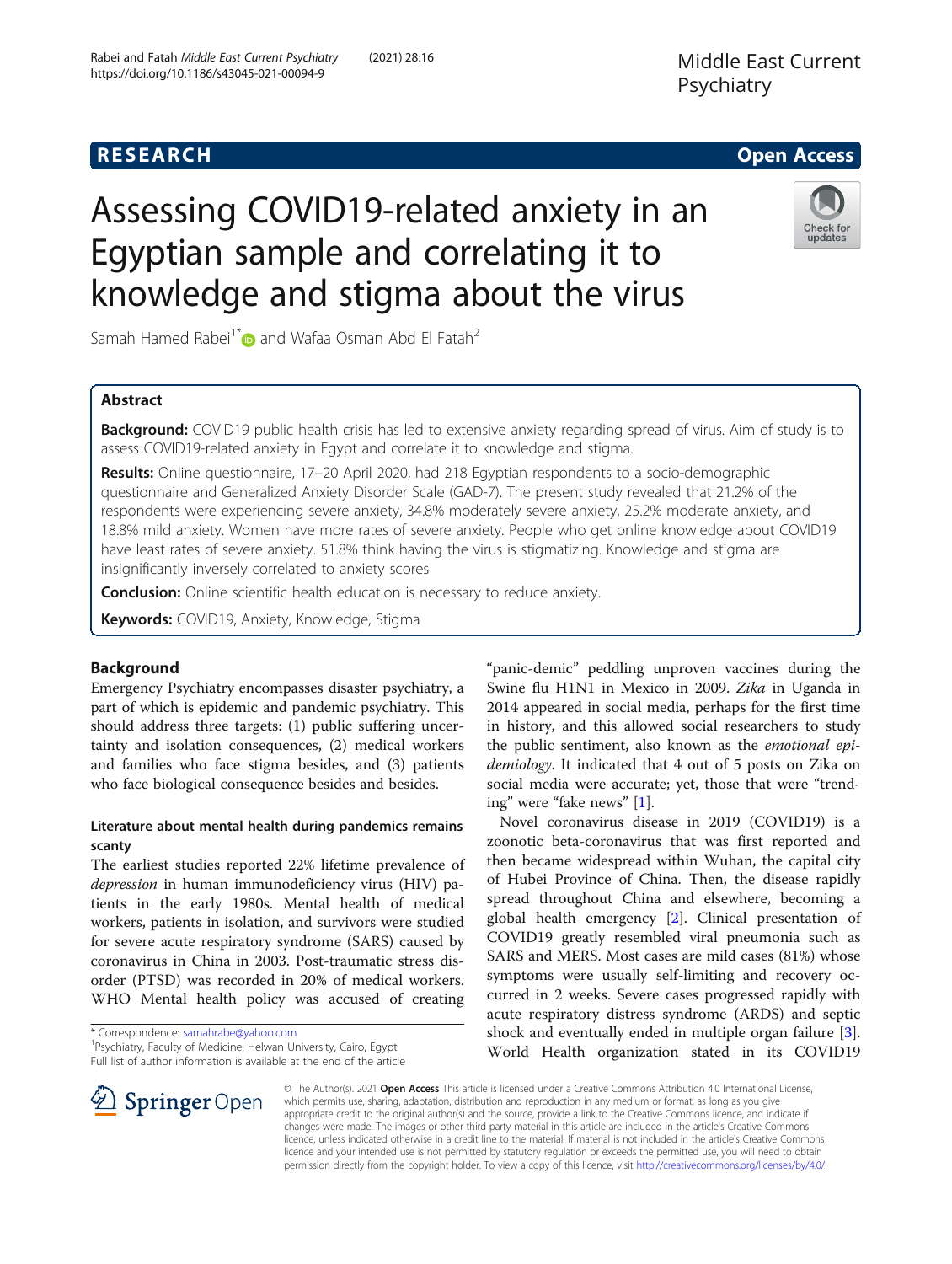situation report -198, that global cases exceeded 18 million cases and deaths exceeded half a million [[4\]](#page-5-0).

To face this existential anxiety, problem solving parallels emotional coping. Problem solving includes trying to find medications and vaccines, prepare serums, and minimize infection through preventive policies like (a) travel restrictions: protective sequestration, quarantine, and sanitary cordon; (b) shelter-in-place and social distancing: cancel mass gatherings, school, and workplace closures; and (c) case separation and staff high isolation (gloves, eyewear, waterproof gown, N95 respirator). These policies lead to isolation and lack of emotional support (separation from loved ones, masked facial expression, no skin contact) beside the baseline uncertainty about getting sick, recovering, surviving, or loosing loved ones [[5](#page-5-0)–[7](#page-5-0)].

Emotional coping can be externally controlled to a great extent. Mood and behavior spread in populations by exposures to surrounding people or through media. We imitate most outspoken, encouraging, in similar situation persons [\[8\]](#page-5-0). This creates an emotional and behavioral contagion (public panic or mass hysteria) shadowing the original pandemic. In 2256 adults poll commissioned by National Health Council, medical news were influential, as half viewers took some health actions [[9\]](#page-5-0).

When problem solving and emotional coping fail, there are expected high rates of PTSD, anxiety, depression, or substance abuse among the public during pandemics [\[6](#page-5-0)].

Disseminating solid evident epidemiological facts in outbreak is the best countering to anxiety-inducing uncertainties, rumors, and speculations. We need to address emotional pandemic accompanying actual outbreak [[10,](#page-5-0) [11](#page-5-0)]. Ignorance and fear can lead to massive uncontrollable behaviors that have deleterious effects for entire societies. If pandemic is triggered, in bioterrorism or biological war, emotional epidemiology becomes a target in the era of social media with organized hostile malicious feeds as rumors, half-truths, and "fake news" to maximize impact by heavily manipulating pre-existing and developing public attitudes [\[12\]](#page-5-0).

Managing emotional epidemics shadowing microbial epidemics is essential especially in biological warfare and bioterrorism as a mean of defense in psychological wars.

## Significance of the study

Psychiatric studies in pandemics remain scanty. This study assesses COVID19-related anxiety in Egypt and correlates it to knowledge and stigma in Egypt.

#### Hypothesis

Knowledge about COVID19 decreases anxiety and stigma related to it.

# **Methods**

#### Design

Descriptive analytical research

# Setting, timetable, and sampling

Online self-reported questionnaire. The link was sent in April 2020 to all WhatsApp groups accessible to researchers and on their Facebook pages. Members of these groups and followers were encouraged to send the link to their friends and family members who are interested in giving feedback. Sample size is calculated using Epi-Info program version 6 assuming 95% confidence interval, 80% power of test; accordingly, the following equation is used:  $n = (z/e) * 2 (p) (1 - p)$ 

where  $n =$  the sample size,  $p =$  the expected prevalence,  $z =$  the critical value 1.96, and  $e =$  the margin of sample error tolerated 0.05

The expected prevalence according to Hyland et al. is 20% [\[13\]](#page-5-0). Therefore, the sample size was calculated to be 218 participants.

# Tools

- 1) Socio-demographic data: age, sex, address, level of education, and source of knowledge about the illness (academic courses, newspapers, television, non-academic online sites, and personal acquaintances)
- 2) Semi-structured knowledge and stigma assessment according to respondents' satisfaction with their own level of knowledge and their perspective of the illness as a stigma or not
- 3) Generalized Anxiety Disorder Scale (GAD-7): 7-item Generalized Anxiety Disorder Scale inquires the frequency with which respondents suffered from these symptoms within the last two weeks using a 4-item Likert rating scale ranging from 0 (not at all) to 3 (almost every day), such that the total score ranges from 0 to 21.  $0-5 =$  mild,  $6-10 =$  moderate,  $11-15$ = moderately severe anxiety, and 15–21 = severe anxiety [\[14\]](#page-5-0).

# Ethical considerations

Agreements for participation were taken after explaining the purpose of the study, and before data collection. They were given an opportunity to refuse to participate and they were notified that they can withdraw at any stage of research without giving any reason. Also they were assured that the information given will remain confidential and used for the research purpose only.

### Statistical analysis

The collected data were organized, tabulated, and statistically analyzed using the statistical Package for the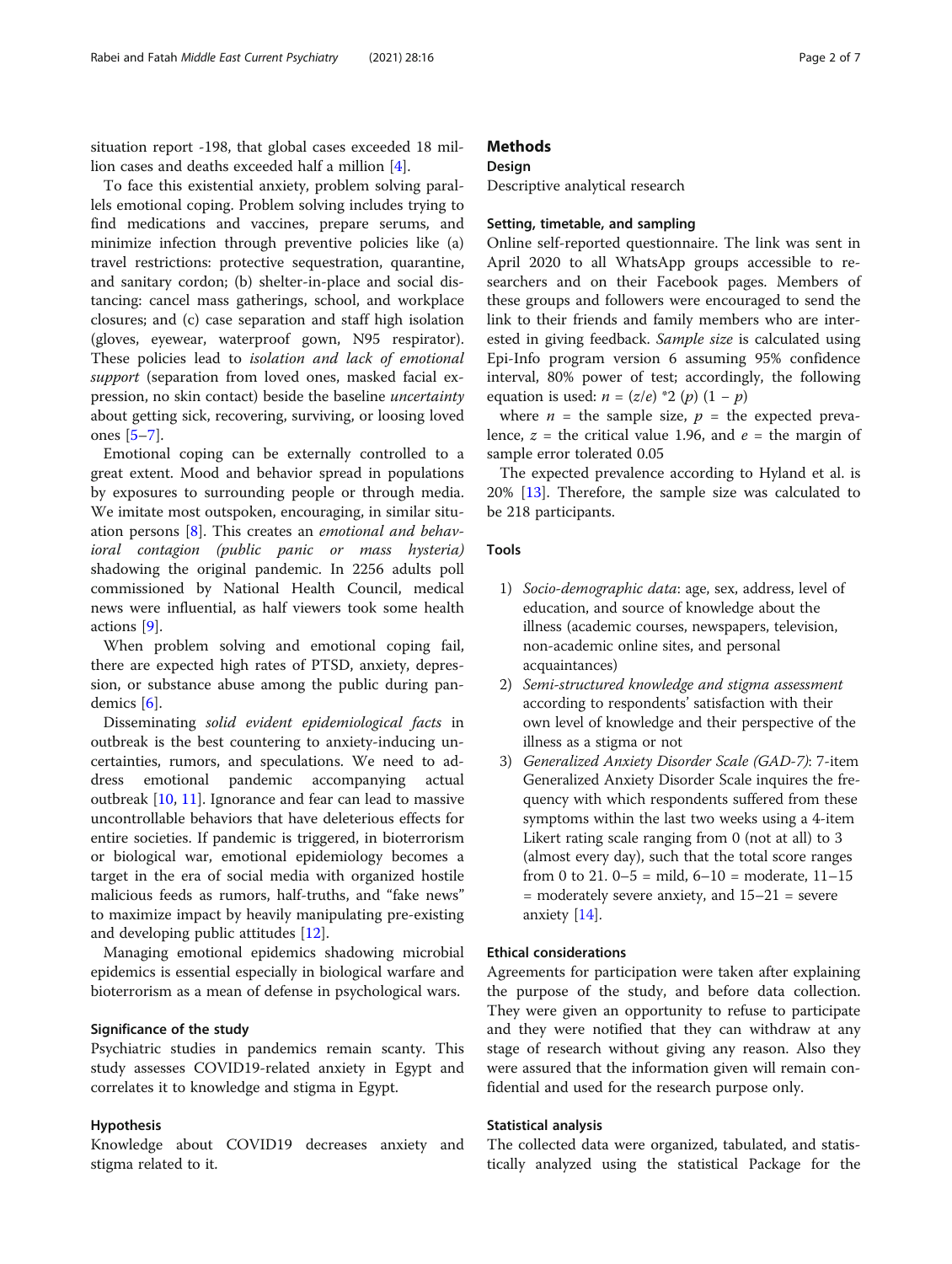Social Sciences, SPSS version 16. For quantitative data, the range, mean, and standard deviation were calculated. Pearson correlation was used to correlate variables.

# Results

# Socio-demographics

More than half of the studied respondents are in the age range 18–35 ( $n = 121, 55.5\%$ ), females ( $n = 122, 56\%$ ), and have university education ( $n = 114$ , 52.3%). All of the samples are studying in different levels of education, and only 68 of them (31.2%) work part-time jobs while studying. More than 95% of them live in urban areas in 13 upper and lower Egyptian governorates (Cairo, Giza, Kalyoubia, Dakahlia, Alexandria, Behaira, Kafr Al Sheikh, Monofia, Gharbia, Fayoum, Menya, Assuit, Aswan) (see Table 1).

#### Knowledge and stigma

More than half of the respondents rate their knowledge about COVID19 symptoms as good  $(n=119, 54.6%)$  and almost two thirds rate their knowledge about improvement symptoms as moderate  $(n=146, 67%)$ . More than half of the respondents get their knowledge about COVID[1](#page-3-0)9 from online news  $(n=54.6\%)$  (see Fig. 1). Almost 94% of them have not seen case of corona personally. Almost half of the respondents see COVID19 as a moderate problem  $(n=101, 46%)$  and do not know when it would be controlled  $(n=105, 48\%).$ More than half of the respondents find COVID19 stigmatizing (see Table 1).

#### Anxiety levels

One fifth of the respondents  $(n=46, 21.2%)$  experience severe anxiety, more than one third experience  $(n= 76,$ 34.8%) moderately severe anxiety, more than a quarter experience  $(n=55, 25.2%)$  moderate anxiety, and less than one fifth experience  $(n=41, 18.8%)$  mild anxiety (see Table [2](#page-3-0) and Fig. [2\)](#page-4-0).

# Correlations of socio-demographics, knowledge, and stigma to score of anxiety on GAD7

Rural residence, stigma, satisfactory knowledge about the symptoms of COVID19, and improvement of these symptoms are the factors that were inversely correlated to anxiety scores measured by GAD7; yet these inverse correlations are not statistically significant (see Table [3](#page-4-0)). Rural residents, people who are satisfied with their knowledge about COVID19, and people who find covid19 stigmatizing have lower scores of anxiety.

There is a high statistical significance of the correlation between sex and scores of anxiety (see Table [3](#page-4-0)). Women have higher rates of severe anxiety (29/122) than men (18/96).

There is a high statistical significance of the correlation between source of knowledge about covid19 and scores of anxiety (see Table [3\)](#page-4-0). Almost half of those who get their knowledge from newspaper (17/33) have severe anxiety. Almost one third of those who get their knowledge from personal communication (6/17) have severe anxiety. Almost one fifth of those who get their knowledge from medical specialists and television had severe anxiety (3/14, 7/35 respectively). Less than one sixth of those who get their knowledge from online news have severe anxiety (17/119). Severe anxiety is least among those who get their knowledge online.

#### Correlations of knowledge to stigma

Stigma is correlated to knowledge about the symptoms of covid19 and inversely correlated to knowledge about improvement symptoms of covid19, yet these correlations are not statistically significant. Rather interesting is that focusing on symptoms of improvement rather than symptoms of illness can inverse the correlation to stigma. It shows how the way of displaying data in a positive way can change the attitude of people to harbor lower levels of stigma when speaking about symptoms in

**Table 1** Socio-demographics, knowledge, and stigma among studied subjects ( $n= 218$ )

| Type                          | <b>Subclass</b> | No. %  |      | <b>Type</b>                     | <b>Subclass</b>        | No. %          |          | <b>Type</b>                                    | <b>Subclass</b> | No. %  |          |
|-------------------------------|-----------------|--------|------|---------------------------------|------------------------|----------------|----------|------------------------------------------------|-----------------|--------|----------|
| 1. Age                        | $18 - 25$       | 121    | 55   | 5. Know about symptoms          | Good                   | 119            |          | 54.6 8. Know corona case<br>9. Size of problem | Yes             | 13.    | -6       |
|                               | $26 - 35$       | 61     | 28   |                                 | Moderate               | 97             | 44.5     |                                                | No.             | 205 94 |          |
|                               | >35             | 36     | 17   |                                 | Poor                   | $\overline{2}$ | 0.9      |                                                | Big             | 72     | 33       |
| 2. Sex                        | Male            | 96     | 44   | 6. Know about<br>improvement    | Good                   | 39             | 17.9     |                                                | Moderate        | 101    | 46.3     |
|                               | Female          | 122 56 |      |                                 | Moderate               |                | 146 67   |                                                | Small           | 45     | 20.7     |
| 3.<br><b>Education</b>        | School          | 58     | 26.6 | 114 52.3 7. Source of knowledge | Poor                   | 33             | 15.1     | <b>10.</b> Expect control over<br>corona       | Soon            | 52     | 23.8     |
|                               | University      |        |      |                                 | Medical<br>specialists | 14             | 6.4      |                                                | Not<br>know     | 108    | 48       |
|                               | <b>Masters</b>  | 13     | - 6  |                                 | Newspapers             | 33             | 15.1     |                                                | Not soon        | 68     | 18.2     |
|                               | Doctorate       | 33     | 15.1 |                                 | TV                     | 35             |          | 16.1 11. See corona a stigma                   | Yes             | 113    | 51.8     |
| $\overline{4}$ .<br>Residence | Rural           | 9      | 4.6  |                                 | Online news            |                | 119 54.6 |                                                | <b>No</b>       |        | 105 48.2 |
|                               | Urban           | 208    | 95.4 |                                 | Personal 0             | 17             | 7.8      |                                                |                 |        |          |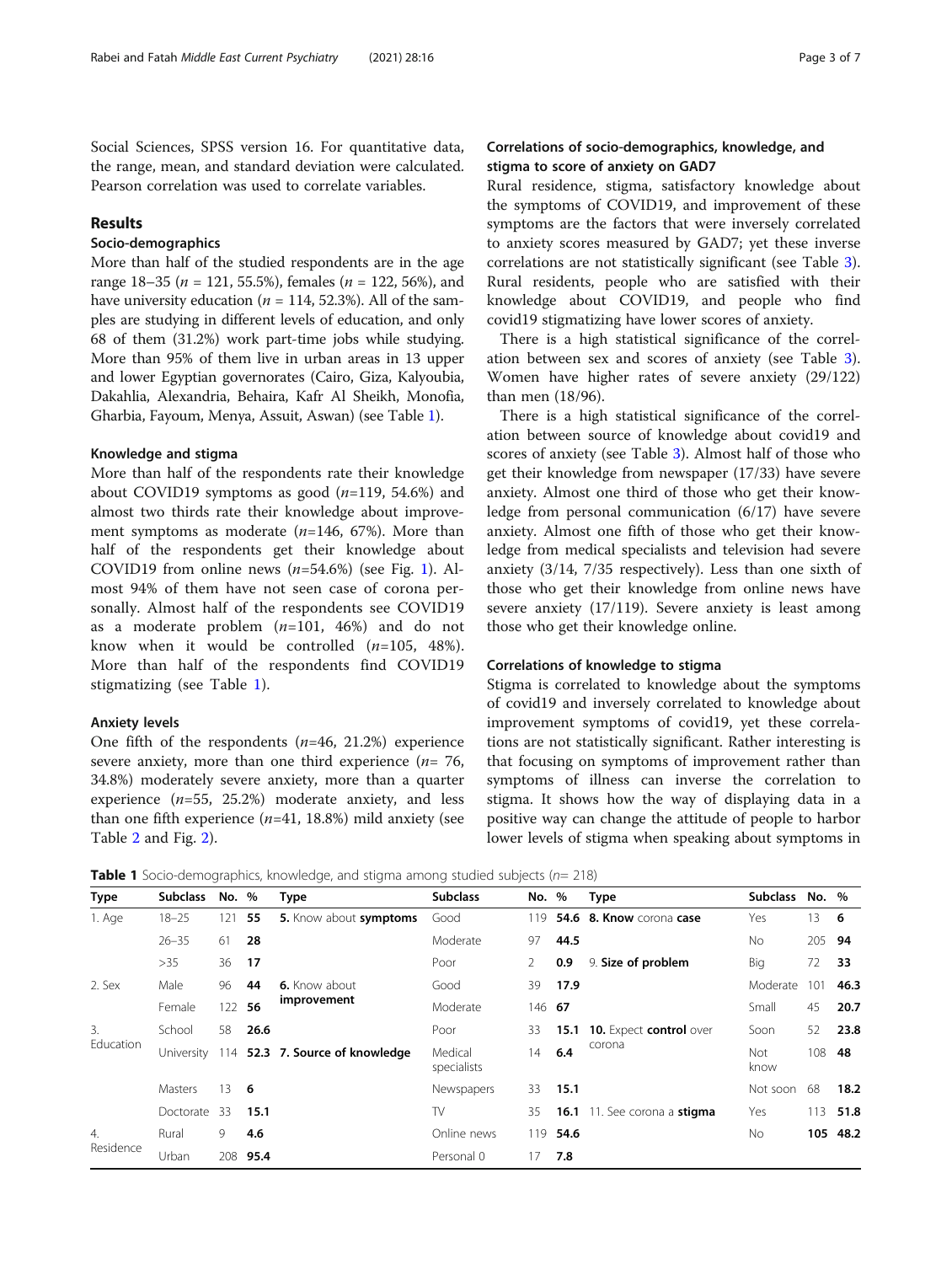<span id="page-3-0"></span>

the context of improvement and not the context of deterioration (see Table [4](#page-5-0)).

# **Discussion**

The hypothesis of this study has been fulfilled as follows:

One fifth of the respondents  $(n=46, 21.2%)$  experience severe anxiety, more than one third experience  $(n= 76,$ 34.8%) moderately severe anxiety, more than a quarter experience  $(n=55, 25.2%)$  moderate anxiety, and less than one fifth experience  $(n=41, 18.8%)$  mild anxiety (see Table 2 and Fig. [2\)](#page-4-0). Hyland et al. [[13\]](#page-5-0) report rates of anxiety in Ireland during COVID19 pandemic to be 20%. Interestingly, Hyland et al. assessed anxiety using GAD-7 which is used in this study [\[13\]](#page-5-0). Huang et al. [[15\]](#page-5-0) report anxiety rates in *China* during COVID19 pandemic to be 35.1%. Huang et al. used the National Internet Survey on Emotional and Mental Health (NISEMH) to assess anxiety, depression, and sleep quality [\[15](#page-5-0)]. Stanton et al. [[16\]](#page-5-0) report anxiety in *Australia* during COVID19 to be 3.4%. They used Depression, Anxiety and Stress Scale (DASS 21) [[16](#page-5-0)]. Al Sharji [\[17](#page-6-0)] reports anxiety during COVID19 in Kuwait to be 53.7% using GAD7 used in this study. Al Omari et al. [\[18](#page-6-0)] studied a sample from Jordan, Egypt, Oman, Emirates, Saudi Arabia, and Iraq using DASS 21 and reported anxiety rates to be extremely severe in 11.2%, severe in 6%, moderate

Table 2 Total score of General Anxiety Disorder (GAD-7) among studied subjects ( $n= 218$ )

| <b>Anxiety level</b>            | No  | $\%$  |
|---------------------------------|-----|-------|
| $0-5$ mild                      | 41  | 18.8  |
| 6-10 moderate                   | 55  | 25.2  |
| 11-15 moderately severe anxiety | 76  | 34.8  |
| 15-21 severe anxiety            | 46  | 21.2  |
| Total                           | 218 | 100.0 |
|                                 |     |       |

in 16.2%, and mild in 7% in the whole sample. In the Egyptian respondents, anxiety rates were extremely severe in 13.7%, severe in 8.8%, moderate in 22%, and mild in 7.1% [\[18\]](#page-6-0). The difference in results regarding the Egyptian respondents in Al Omari et al.'s [\[18\]](#page-6-0) study and this study could be explained by the difference in sensitivity and specificity between tools used in each study: GAD7 and DASS21.

More than half of respondents (55%) are in the age group 18–25. High levels of anxiety among respondents could be explained by Chen et al. (2005) [[19](#page-6-0)] and Yang et al. [[20](#page-6-0)] who discussed that the continuous spread of the outbreak led to strict isolation measures and delays in starting schools, colleges, and universities across which influenced the mental health of children, and older adults.

There is a high statistical significance of the correlation between sex and scores of anxiety (see Table [3](#page-4-0)). Women have higher rates of severe anxiety (29/122) than men  $(18/96)$  $(18/96)$  $(18/96)$ . This agrees with Al Omari et al.  $[18]$ and Al Sharji [\[17\]](#page-6-0). This could be explained by higher anxiety rate in females discussed by Mclean et al. [[21](#page-6-0)].

There is a high statistical significance of correlation between source of knowledge about COVID19 and scores of anxiety (see Table [3\)](#page-4-0). Colet et al. (2018) highlighted that the risk of acquiring and spreading infection must be minimized through knowledge about infection control to diminish infection risk. Contemporary research has investigated and recognized the critical role played by infection prevention through proper provision of knowledge [\[22](#page-6-0)].

# Correlations of knowledge to stigma

Stigma is correlated to knowledge about the symptoms of COVID19 and inversely correlated to knowledge about improvement of COVID19. But these correlations are not statistically significant (see Table [4\)](#page-5-0). This is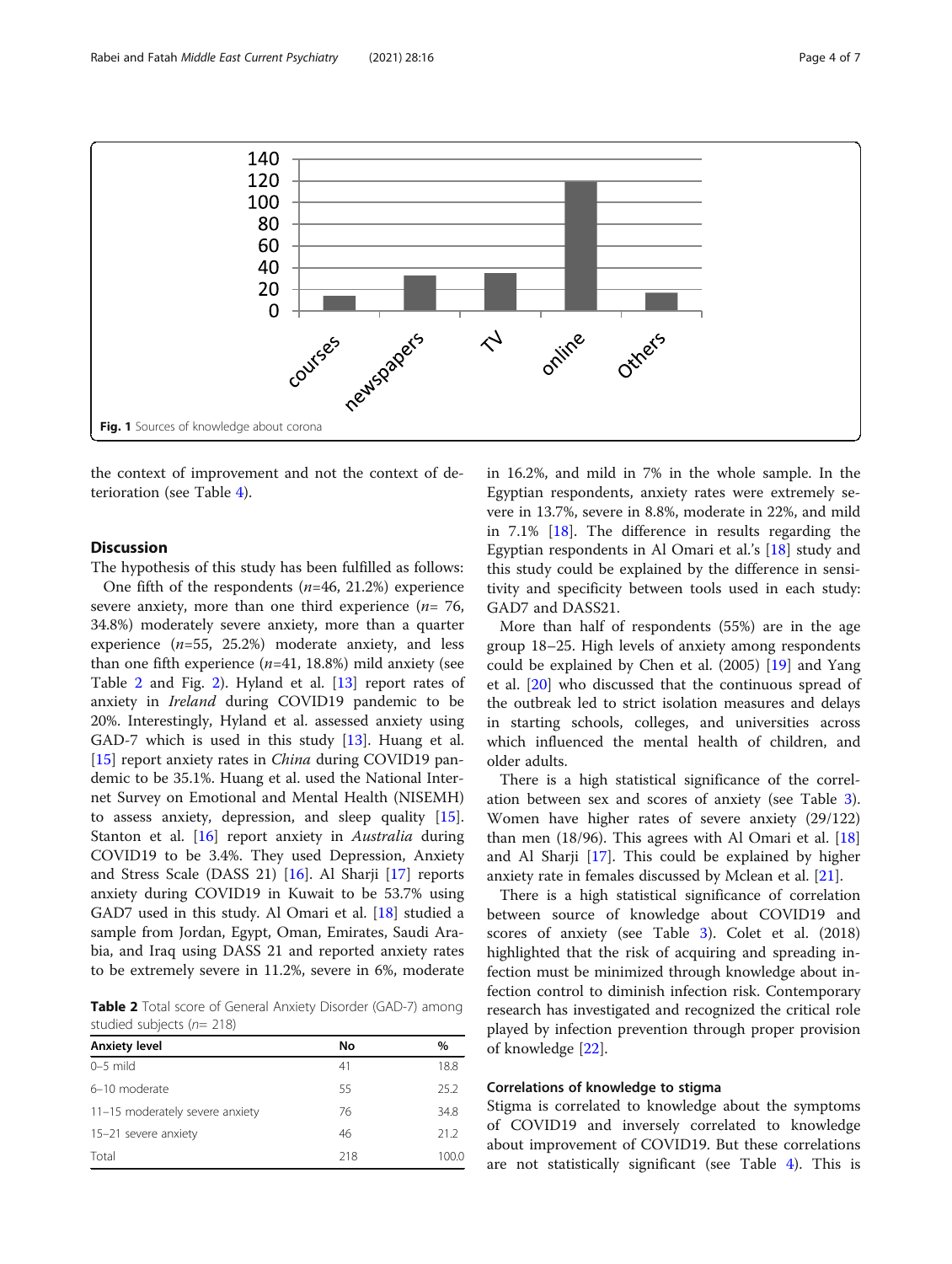<span id="page-4-0"></span>

evident in how WHO provides expert guidance and answers to public questions, to help people manage fear, stigma, and discrimination during COVID19 as new diseases have the most devastating effects globally; its emergence and spread cause fear which is the breeding ground for hatred and stigma. It is vital to avoid this stigma as it can make people hide their illness and not seek health care immediately [[23](#page-6-0)]. Minimizing stigma could be done by introducing data in a professional way that understands the emotional state and needs of audience. In this study, a rather interesting thing is that focusing on symptoms of improvement of illness had inverse or negative correlation to stigma unlike symptoms of developing the illness which had a positive correlation to stigma. It shows how the way of displaying data in an optimistic way without messing with facts can change the attitude of people to harbor lower levels of stigma when speaking about symptoms in the context of improvement and not the context of deterioration (see Table [4](#page-5-0)). When addressing the public data tailored and displayed honestly but still in a context that enhances

both problem solving and emotional coping of the public.

# Conclusion

In the light of the current study results, it could be concluded that:

- 1) Emotional pandemics shadow microbial pandemics
- 2) Emotional contagion could be used in psychological war to aggravate biological war attacks
- 3) Psychiatric services on 1ry, 2ry, and 3ry basis are no luxury in combating pandemics
- 4) Psychiatric research and management programs in pandemics is scanty, lacking although essential
- 5) Disseminating solid evident epidemiological facts in outbreak is the best countering to *anxiety*
- 6) Countering anxiety is vital to avoid this stigma
- 7) Stigma makes people hide their illness which renders disease control impossible

Table 3 Correlations of socio-demographics, knowledge, and stigma to score of anxiety on (GAD7)

| Socio-demographics, knowledge, and stigma | r (Pearson's correlation) | P value |  |
|-------------------------------------------|---------------------------|---------|--|
| 1. Age                                    | 0.045                     | 0.510   |  |
| 2. Sex                                    | 0.266                     | 0.000   |  |
| 3. Education                              | 0.059                     | 0.384   |  |
| 4. Residence                              | $-0.013$                  | 0.854   |  |
| 5. Know about symptoms                    | $-0.005$                  | 0.942   |  |
| 6. Know about improvement                 | $-0.061$                  | 0.374   |  |
| 7. Source of know-ledge                   | 0.206                     | 0.002   |  |
| 8. Know corona case                       | 0.000                     | 0.999   |  |
| 9. Size of problem                        | 0.063                     | 0.351   |  |
| 10. Expect control over corona            | 0.107                     | 0.116   |  |
| 11. See corona a stigma                   | $-0.013$                  | 0.847   |  |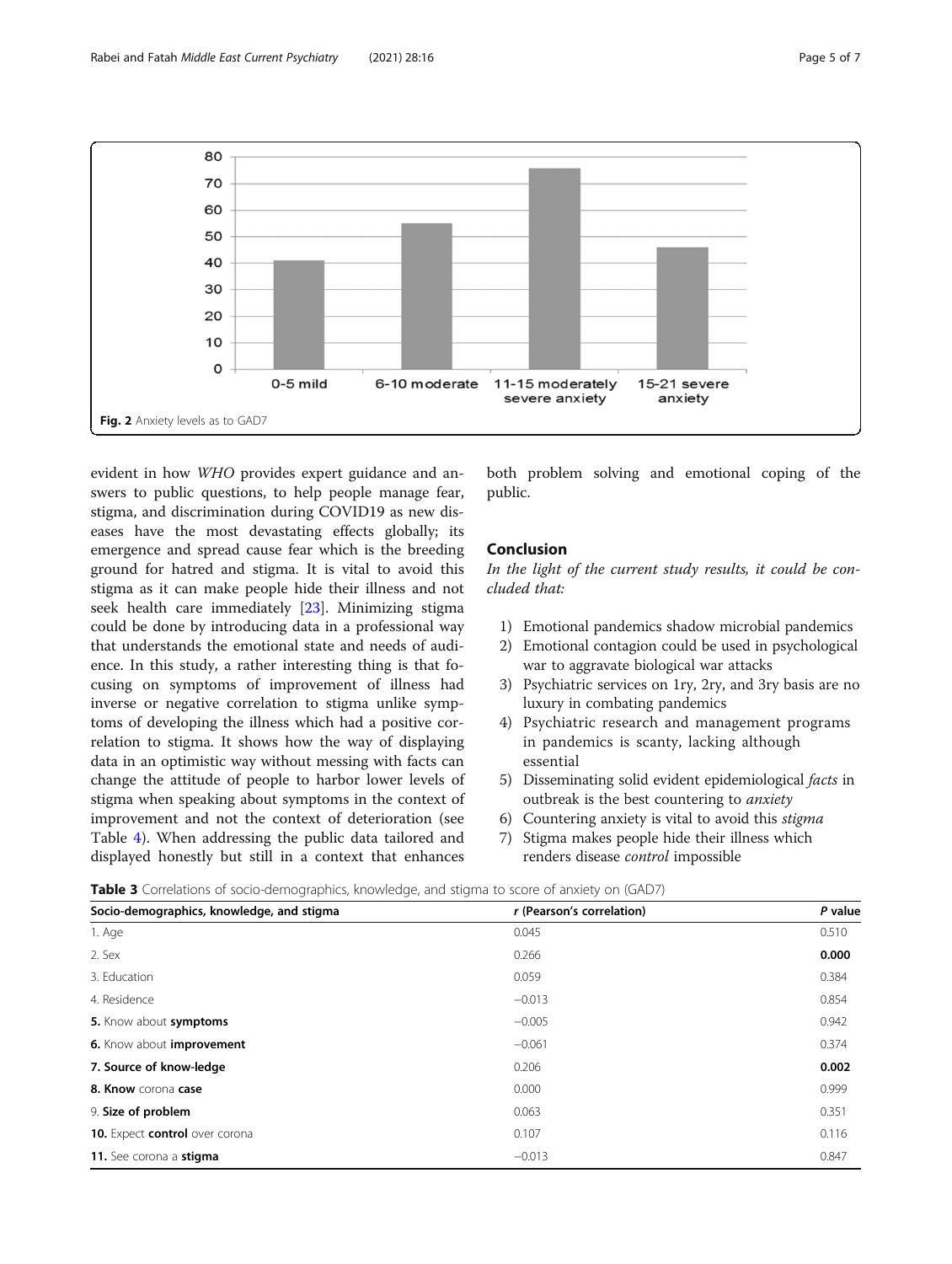## <span id="page-5-0"></span>Table 4 Correlations of knowledge to stigma

| Socio-demographics, knowledge, and stigma | r (Pearson's correlation) | P value |
|-------------------------------------------|---------------------------|---------|
| Know about symptoms                       | J.b                       | 0.381   |
| Know about <i>improvement</i>             | $-0.05$                   | 0.465   |

# Recommendations

From the previous findings, the following recommendations are suggested:

- 1) Research plans: further research to assess, analyze, and test effectiveness of future designed mental health polices to create a loop of national auditing of mental health services
- 2) Clinical application: development of psychiatric services that combat mental illnesses on 1ry, 2ry, and 3ry levels
- 3) Educational Policies: development of educational programs for all health care providers in hospitals that target mental and social wellbeing of themselves, patients, their families, and the public during, after, and in preparation to other potential pandemics
- 4) Approach to media and public: provision of simplified evident data tailored to enhance both problem solving and emotional coping of the public to create a science-oriented and psychiatry-oriented culture among people in general
- 5) Approach to policy: cooperation to create sufficient psychiatric research, services, education, and awareness that meet the need of community and raise the quality of life of citizens

#### Acknowledgements

None

#### Authors' contributions

Authors including SR and WO shared together the steps of design, background review, statistical analysis, results' representation, and discussion. Both authors read and approved the manuscript.

#### Funding

None

# Availability of data and materials

Applicable

# **Declarations**

#### Ethics approval and consent to participate

Approval from the ethical committee of the Faculty of Nursing, Helwan University, was obtained. Reference number is 20 in Sept 2019 meeting—Faculty of Nursing, Helwan University. Written informed consent was given by participants to participate

#### Consent for publication

Written informed consent was given by participants for publication.

#### Competing interests

The authors declare no competing interests.

#### Author details

<sup>1</sup>Psychiatry, Faculty of Medicine, Helwan University, Cairo, Egypt. <sup>2</sup>Psychiatric Nursing, Faculty of Nursing, Helwan University, Cairo, Egypt.

Received: 18 December 2020 Accepted: 23 February 2021 Published online: 11 March 2021

#### References

- 1. Huremović D (2019) Psychiatry of pandemics. Springer Nature, Cairo. [https://](https://doi.org/10.1007/978-3-030-15346-5_1) [doi.org/10.1007/978-3-030-15346-5\\_1](https://doi.org/10.1007/978-3-030-15346-5_1)
- 2. WHO (2020) Statement on the second meeting of the international health regulations (2005) emergency committee regarding the outbreak of novel coronavirus (2019-nCoV) [https://www.who.int/news-room/detail/30-01-202](https://www.who.int/news-room/detail/30-01-2020-statement-on-the-second-meeting-of-the-international-health-regulations-(2005)-emergency-committee-regarding-the-outbreak-of-novel-coronavirus-(2019-ncov)) [0-statement-on-the-second-meeting-of-the-international-health-regulations-](https://www.who.int/news-room/detail/30-01-2020-statement-on-the-second-meeting-of-the-international-health-regulations-(2005)-emergency-committee-regarding-the-outbreak-of-novel-coronavirus-(2019-ncov)) [\(2005\)-emergency-committee-regarding-the-outbreak-of-novel-coronavirus-](https://www.who.int/news-room/detail/30-01-2020-statement-on-the-second-meeting-of-the-international-health-regulations-(2005)-emergency-committee-regarding-the-outbreak-of-novel-coronavirus-(2019-ncov)) [\(2019-ncov\)](https://www.who.int/news-room/detail/30-01-2020-statement-on-the-second-meeting-of-the-international-health-regulations-(2005)-emergency-committee-regarding-the-outbreak-of-novel-coronavirus-(2019-ncov)) (Accessed 15 Feb 2020)
- 3. Wu JM, McGoogan Z (2020) Characteristics of and important lessons from the coronavirus disease 2019 (COVID-19) outbreak in China: summary of a report of 72314 cases from the Chinese center for disease control and prevention. JAMA. <https://doi.org/10.1001/jama.2020.2648>
- 4. World Health organization WHO (2020) Covid-19 situation report 198 WHO Aug 2020
- 5. Tognotti E (2013) Lessons from the history of quarantine, from plague to influenza a. Emerg Infect Dis 19(2):254–259. [https://doi.org/10.3201/eid1](https://doi.org/10.3201/eid1902.120312) [902.120312](https://doi.org/10.3201/eid1902.120312)
- 6. Dailey SF, Kaplan D (2014) Shelter-in-place and mental health: an analogue study of well-being and distress. J Emerg Manag 12(2):121–131. [https://doi.](https://doi.org/10.5055/jem.2014.0166) [org/10.5055/jem.2014.0166](https://doi.org/10.5055/jem.2014.0166)
- 7. Rothstein MA. From SARS to Ebola: legal and ethical considerations for modern quarantine (January 9, 2015). Indiana Health Law Rev. 2015;12(1); Forthcoming. University of Louisville School of law legal studies research paper series no. 2015–03. <https://doi.org/10.2139/ssrn.2499701>
- 8. Ofri D (2009) The emotional epidemiology of H1N1 influenza vaccination. N Engl J Med 36(27):2594–2595
- 9. Johnson T (1998) Medicine and the media. New Engl J Med 339(2):87–92
- 10. Wood MJ (2018) Propagating and debunking conspiracy theories on twitter during the 2015–2016 Zika virus outbreak. Cyberpsychol Behav Soc Netw 21(8):485–490. <https://doi.org/10.1089/cyber.2017.0669> Epub 2018 Jul 18. PMID: 30020821
- 11. The Institute for Disease Modeling. [http://www.idmod.org/home.](http://www.idmod.org/home) Accessed Oct 2018
- 12. Sommariva S, Vamos C, Mantzarlis A, Đào LU-L, Tyson DM (2018) Spreading the (fake) news: exploring health messages on social media and the implications for health professionals using a case study. Am J Health Educ 49(4). <https://doi.org/10.1080/19325037.2018.1473178>
- 13. Hyland P, Shevlin M, McBride O, Murphy J, Karatzias T, Bentall R, Martinez A, Vallieres F (2020) Anxiety and depression in the republic of Ireland during the COvid 19 Panemic. Acta Psychiatr Scand 142(3). [https://doi.org/1](https://doi.org/10.1111/acps.13219) [0.1111/acps.13219](https://doi.org/10.1111/acps.13219)
- 14. Sawaya H, Atoui M, Hamadeh A, Zeinoun P, Nahas Z (2016) Adaptation and intial validation of PHQ9 & GAD7 in an Arabic speaking Lebanese psychiatric outpatient sample. J Psychiatr Res 239:245–252. [https://doi.org/1](https://doi.org/10.1016/j.psychres.2016.03.030) [0.1016/j.psychres.2016.03.030](https://doi.org/10.1016/j.psychres.2016.03.030) Epub 2016 Mar 17
- 15. Huang C, Wang Y, Li X, Ren L, Zhao J, Hu Y, Zhang L, Fan G, Xu J, Gu X, Cheng Z, Yu T, Xia J, Wei Y, Wu W, Xie X, Yin W, Li H, Liu M, Xiao Y, Gao H, Guo L, Xie J, Wang G, Jiang R, Gao Z, Jin Q, Wang J, Cao B (2020) Clinical features of patients infected with 2019 novel coronavirus in Wuhan, China. Lancet 395(10223):497-506
- 16. Robert Stanton QG, To Saman Khalesi, Williams SL, Alley SJ, Thwaite TL, Fenning AS, Vandelanotte C (2020) Depression, anxiety and stress during COVID-19: associations with changes in physical activity, sleep, tobacco and alcohol use in Australian adults. Int J Environ Res Public Health 17:4065. <https://doi.org/10.3390/ijeph17114065>